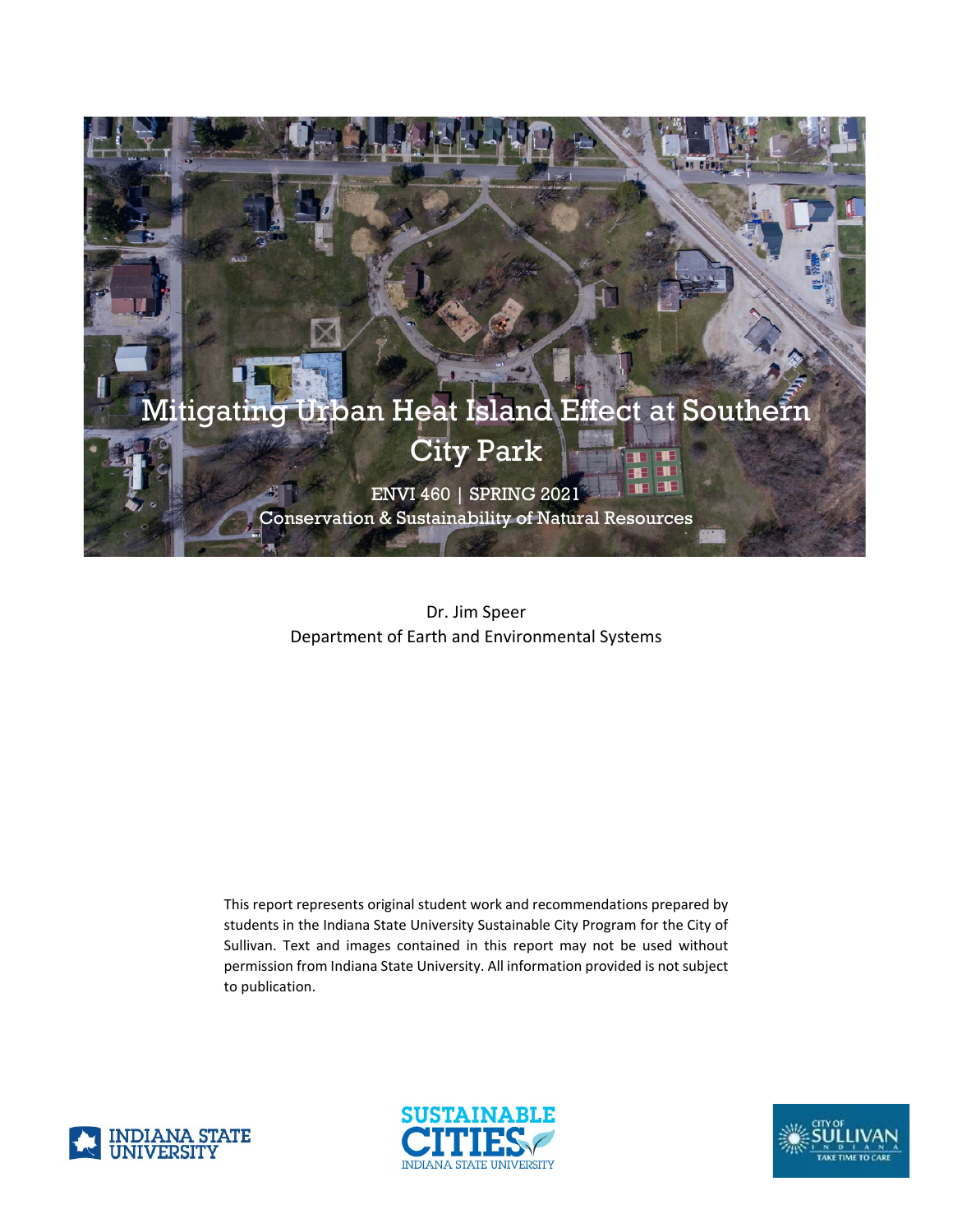# ACKNOWLEDGMENTS

The authors wish to acknowledge and thank the City of Sullivan for making this arrangement possible. Thank you to Mayor Lamb for providing the project and overview of the Quality of Life plan for Sullivan. We would also like to thank the Department of Parks and Recreation in the city for the use of an aerial survey in the beginning stages of our project.

Mayor Clint Lamb, *City of Sullivan*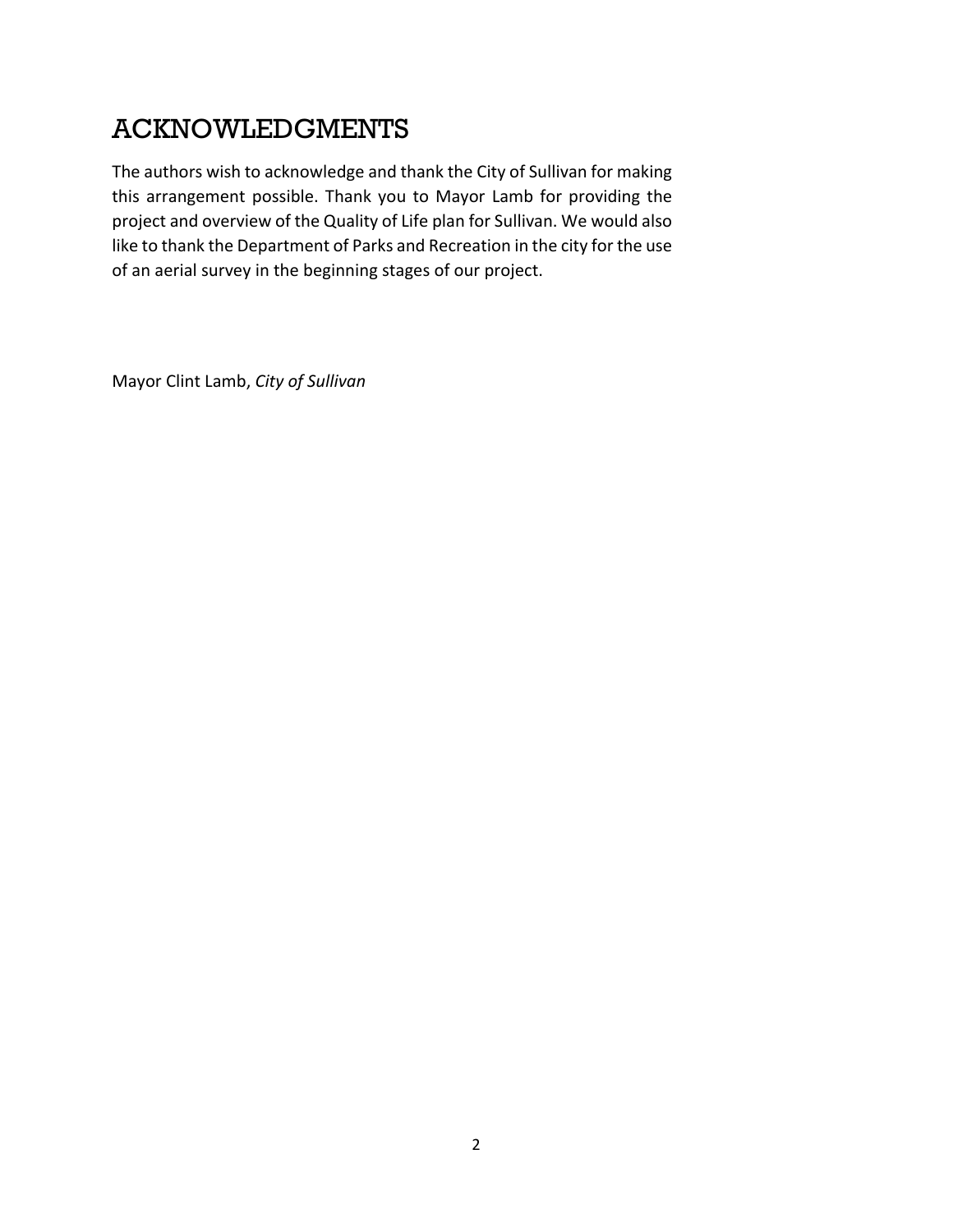# ABOUT SC

The Sustainable Cities (SC) Program is an experiential learning partnership focusing on sustainability and cities in Indiana. Disciplines across the institution are tasked with addressing sustainability issues in a specific community by integrating these into experiential projects for ISU students. These problems range from strategic planning recommendations to community needs assessment, and understanding the impacts of waste strategies to mapping trail systems, and many other issues.

This is a year-long partnership, in which students and faculty in courses collaborate with one specific community partner on these projects. Communities throughout Indiana have leaders who want to make real change. These leaders are passionate about moving their cities forward into the future, but are often limited by lack of resources, staff, and budget.

The SC Program utilizes the innovation and energy of students and faculty to provide ideas that will address these issues. This relationship reinforces and strengthens our Indiana communities.

Each ISU course and community partner will produce tangible and relevant outcomes for the community partner while providing ISU students with real world project completion. This report serves as this outcome.

### SC PLANNING COMMITTEE

Nancy Rogers, Ph.D., Vice President for University Engagement

Greg Bierly, Ph.D., Dean of the Honors College

Heather Dalton-Miklozek, Ph.D., Director of the Center for Community Engagement

Daniel Pigg, Director of the Business Engagement Center

Garrett Hurley, Interim Sustainability Coordinator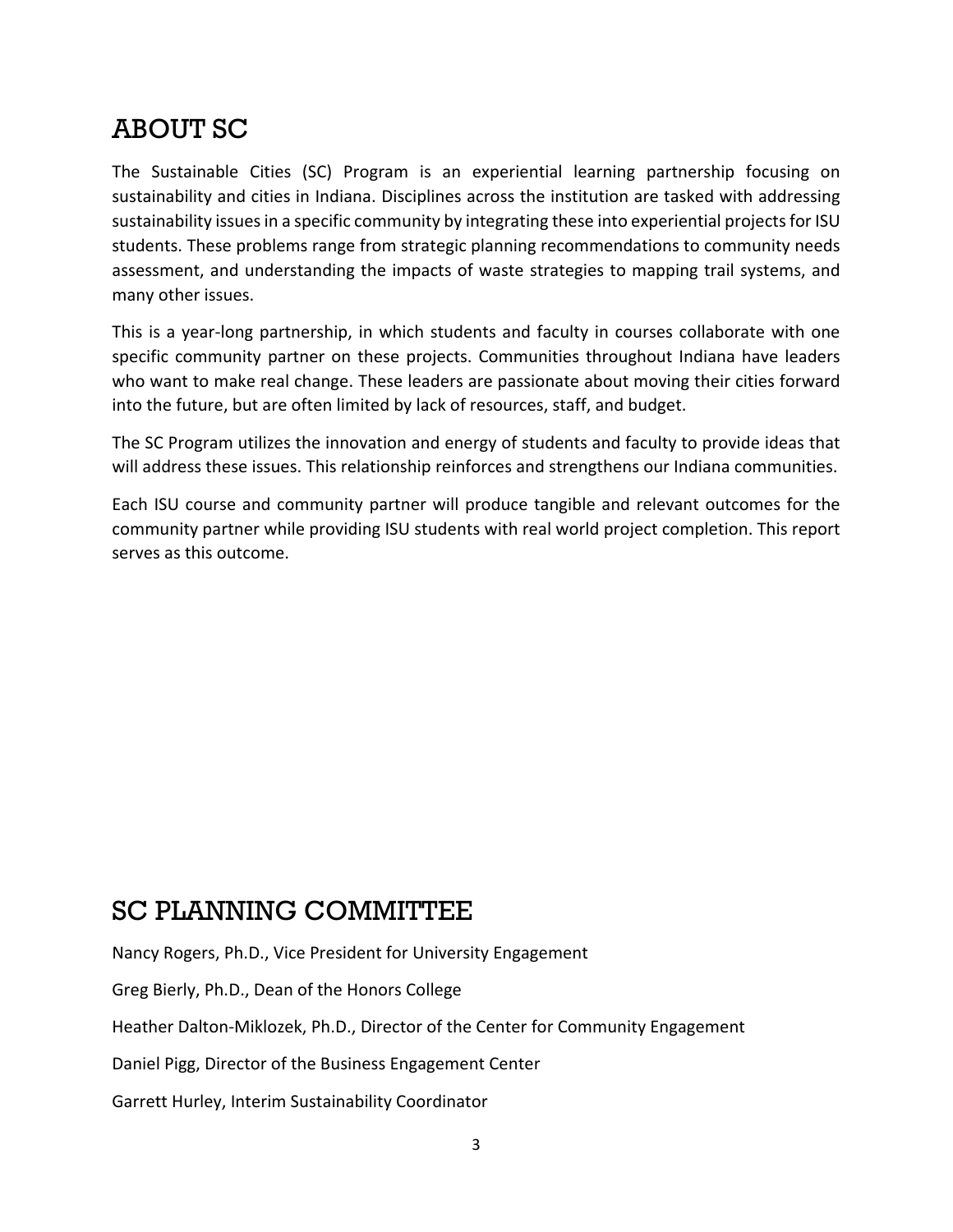# ABOUT SULLIVAN, IN

Sullivan, IN is the county seat of Sullivan County and serves as a hub for the towns of Carlisle, Dugger, Farmersburg, Hymera, Merom, and Shelburn. Sullivan, IN was founded in 1853 and became the county seat. The total city limits is 1.88 square miles, but there are more residents living outside of this area that contribute to the community of Sullivan. Today, Sullivan has the largest estimated population as an incorporated town in Sullivan County.

Sullivan faces many similar social, environmental, and economic challenges to other rural Hoosier towns and others that are unique to the city itself. There are approximately 8,500 people available for the labor force in Sullivan County. Since 2009, the unemployment rate has steadily decreased in the county. There's approximately 2,500 people that live in Sullivan but work in other counties. Some of the major employers in Sullivan are Raybestos Powertrain LLC, Hoosier Energy Emergency, Peabody Energy Corp., Sullivan County Community Hospital, and Raybestos Products Co.

A common thought among Sullivan community members is that students that go to college graduate and don't return to Sullivan. The highest degree attainment of folks 25 and older in Sullivan County is a high school diploma. Trade programs and certifications are a community concern from folks.

Sullivan has a vast history and many points of interest in the community. The Sullivan County Public Library is one of 1,679 libraries designated as a Carnegie library. The Sullivan Civic Center was recently renovated to provide a central location for community members in Sullivan. The Heart of Sullivan is a civic organization that hosts many large events throughout the year. One of the largest events hosted in Sullivan is the Sullivan Annual Rotary Corn Festival.

This community is full of potential and is being led through a strategic plan intended to bolster its standing for Hoosiers. The ISU Sustainable Cities program intends to help reach that potential.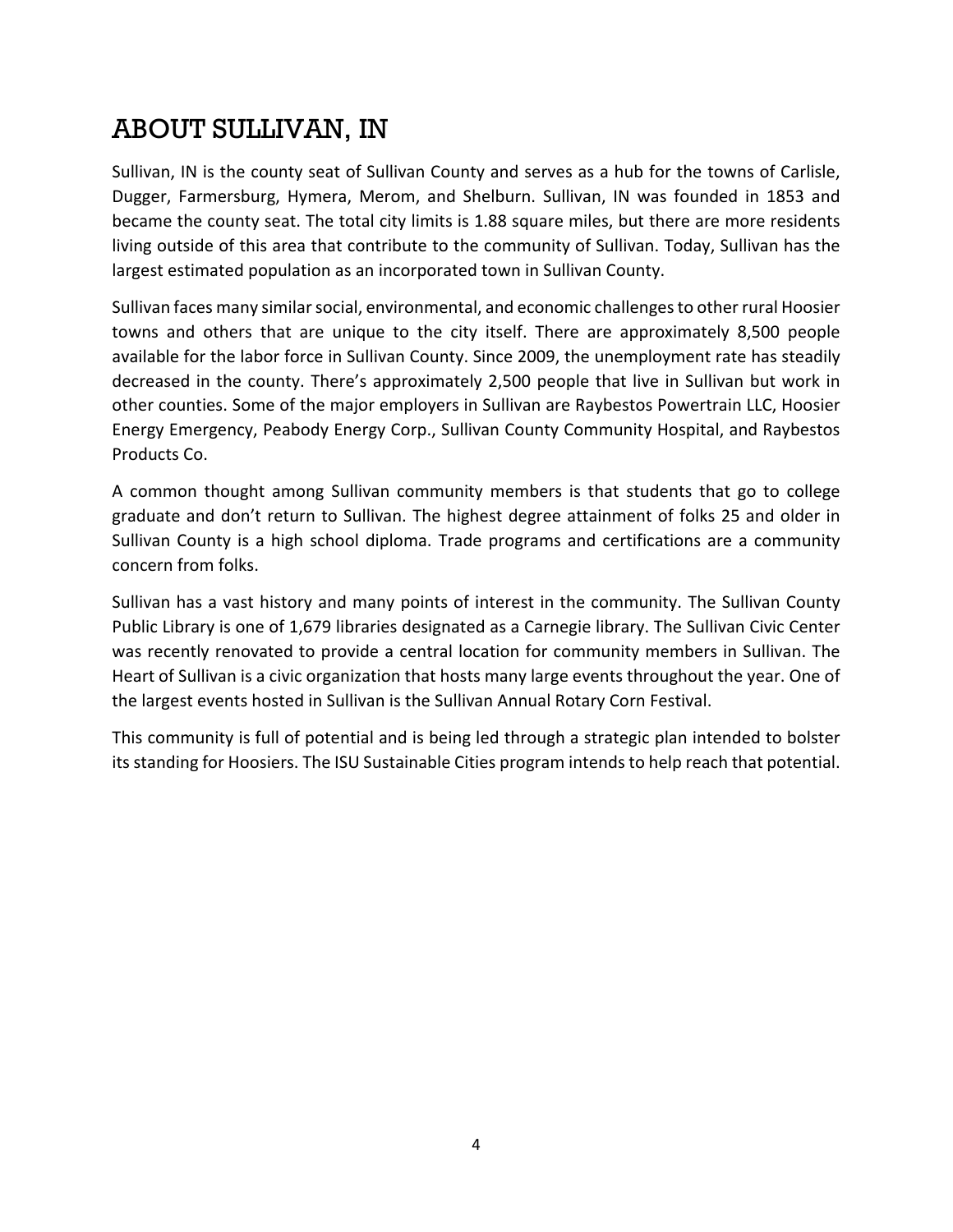### COURSE PARTICIPANTS

Matthew Yonker, *Environmental Geoscience* Kayla Vander Zee, *Interior Architecture Design* Bailey Ryamnn, *Interior Architecture Design* Dalal Almaiweed, *Interior Architecture Design*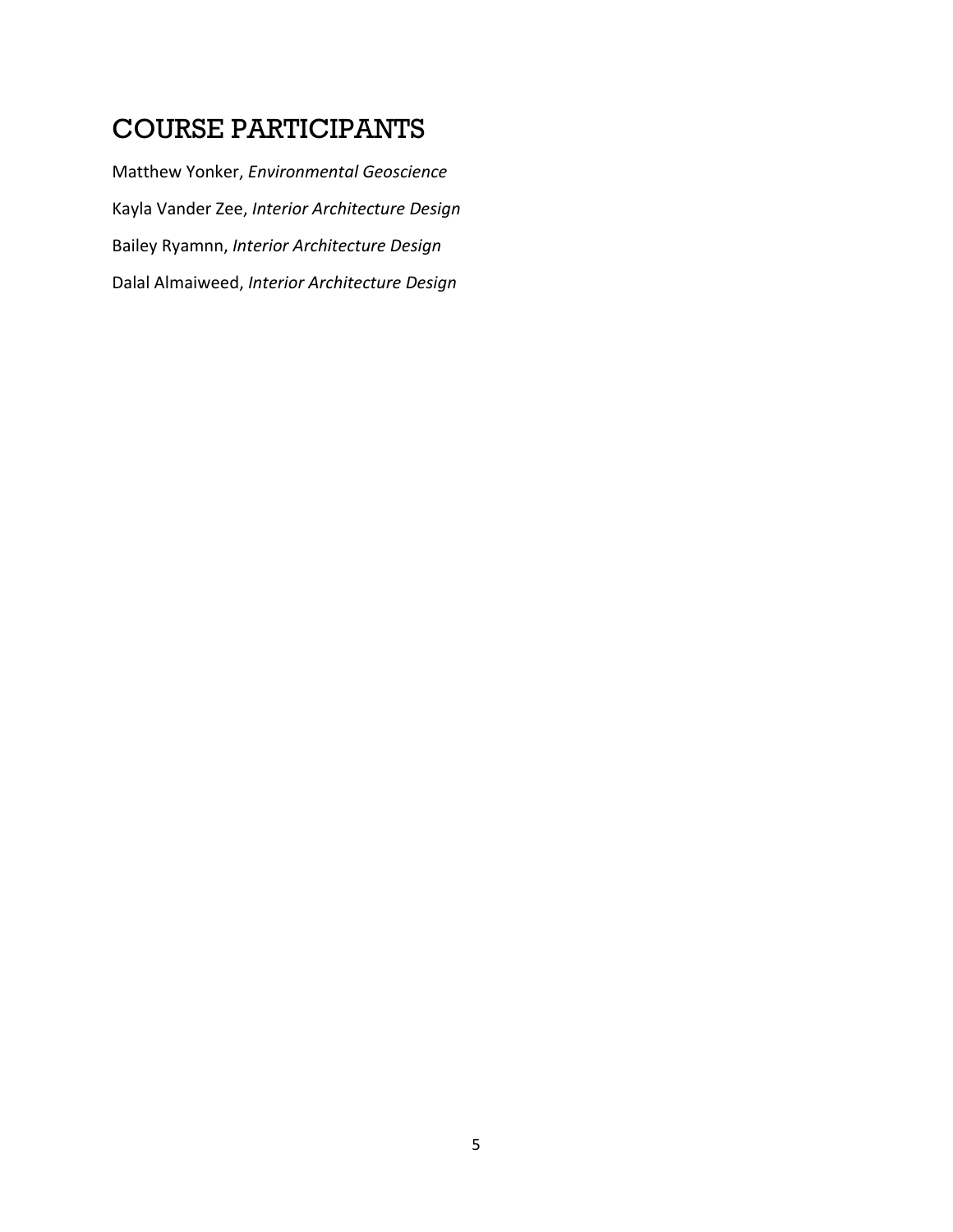# TABLE OF CONTENTS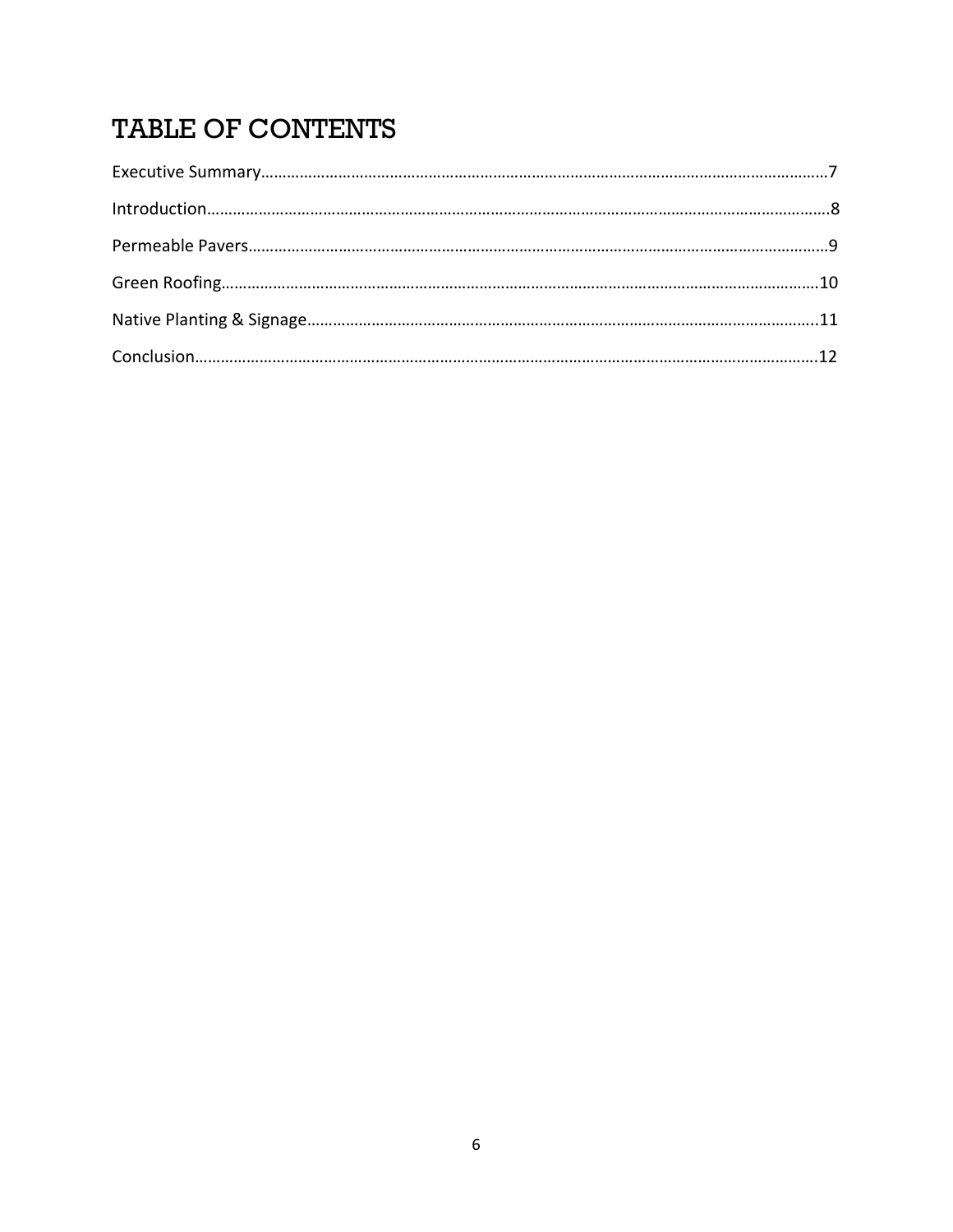### EXECUTIVE SUMMARY

The City of Sullivan indicated the southern City Park as an area of interest for redevelopment as a neighborhood area and for sustainable features. There are existing structures and habitats that they are looking to bolster. Students in ENVI 460 identified multiple components of the city park that could be updated and upgraded to provide more sustainable infrastructure and community focus. They recommended permeable pavers in two locations in the park area, green roofing on some existing structures, and adding native habitats to the overall area.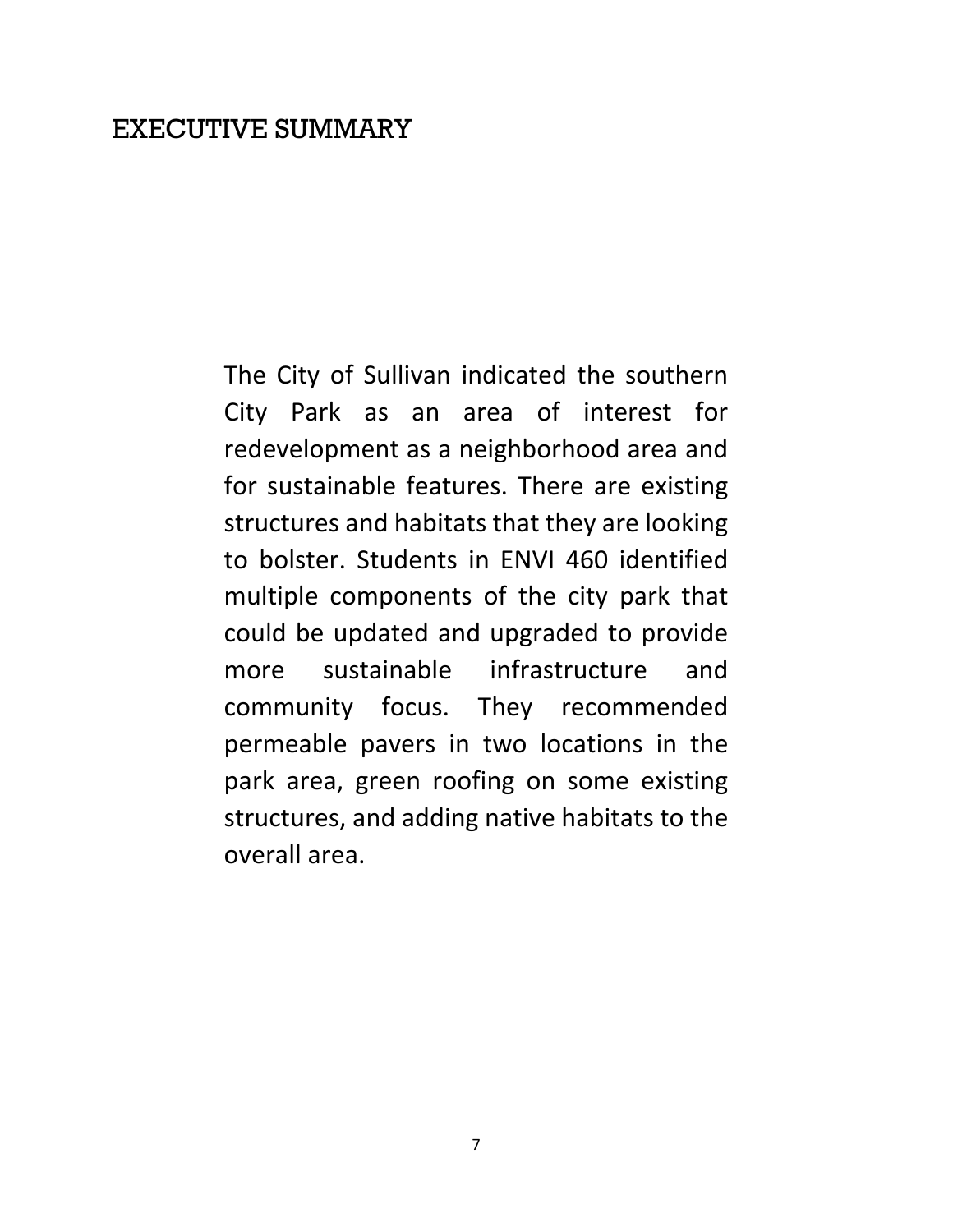### INTRODUCTION

The City of Sullivan's goal is to make the city a better place to live, work, and play. The city sees a lot of opportunity for integrating sustainable elements and infrastructure through their Quality of Life plan. One area the city is targeting is the Southern City Park. Students in ENVI460 were tasked with providing recommendations for a more sustainable area within the Southern City Park. Students gained knowledge about the city, community, and use of the park and formulated recommendations.

The Southern City Park is located on Main Street in Sullivan, IN. It includes an outdoor stage, playground equipment, sports fields and courts, enclosed shelter housing, and a community pool. The park covers nearly 50 full acres of green space with tree coverage in certain areas.



One issue that will impact the park and the surrounding neighborhood is the temperature and Urban Heat Island (UHI) effect. Daytime temperatures in urban areas can be 1-7 °F higher than surrounding areas.

The materials used throughout an area impact the temperature massively. Solid or paved surfaces prevent water from seeping into the ground and cooling the area (Santamouris). Dark and non-reflective, or low-albedo, materials can also raise temperatures by absorbing heat rather than reflecting. Elevated temperatures caused by UHI's increase the use of cooling systems. Energy bills and blackouts and shortages increase for surrounding neighborhood communities.

**The goal for any improvements to the city park should help reduce the UHI effect and engage the community in why these are important efforts.**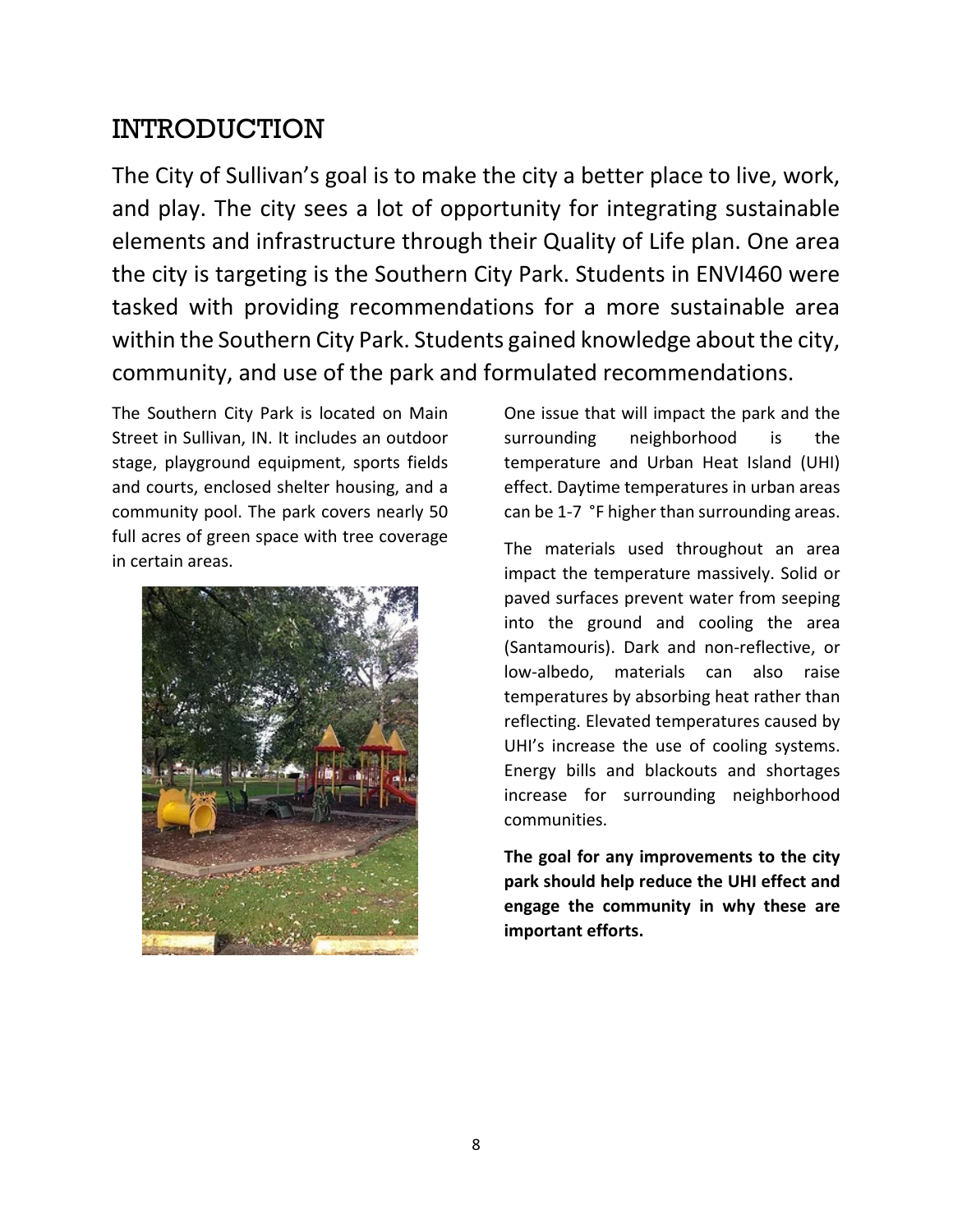### PERMEABLE PAVERS

Most of the city park is pavement around the shelter structures, around the playground, and for the parking lots. Solid pavement does not allow water filtration to the surface, which prevents natural cooling effects. Depending on the type of pavement used, it can absorb more heat than necessary instead of reflecting. A more permeable pavement is recommended for certain areas in the city park area.

There are three types of **permeable pavement**. Permeable pavers, permeable poured concrete, and permeable poured asphalt.

Permeable pavers are typically a grid system that allow water to infiltrate the pavement and drain into the ground or sub-base rock underneath. They are just as strong and durable as traditional paving methods. Some examples include plastic grid pavers with flexible joints, rigid or rolled plastic pavers, and interlocking concrete grids.



Permeable poured concrete and asphalt are made of a coarse aggregate that is coated in mortar and cement paste. This creates a structure that allows water to filter through to the ground surface. There are some issues with permeable poured material such as clogging materials that can filter through.

Permeable pavement helps prevent ice forming on the pavement by allowing the water to seep through into the ground. This can be beneficial for Indiana winters. Permeable pavement helps reduce UHI in parking lots of walking trails because of the movement of water and precipitation into the ground.

#### **RECOMMENDATIONS**



Permeable pavers are the ideal solution, but permeable poured concrete is a good alternative if more cost-effective. **Permeable pavers or permeable poured concrete should be used in the highlighted orange areas at the city park**. These are parking lot areas that take up a lot of space.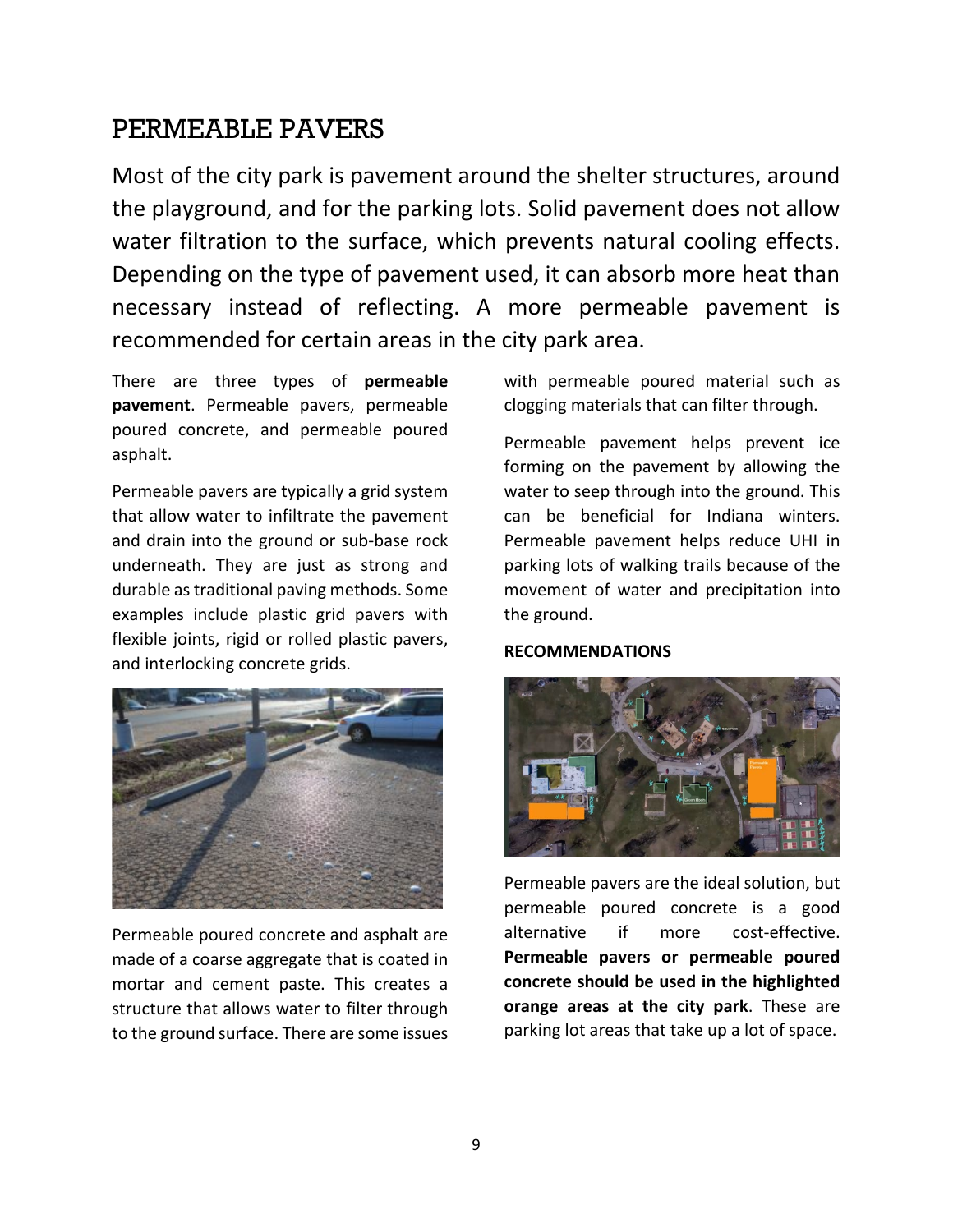### GREEN ROOFING

Existing structures at the city park are a standing shelter, community pool, community center, and restroom. These have typical roofing structures that can contribute to UHI effect. Implementing green roofing on existing structures could help reduce the UHI effect.

Green roofs help reduce UHI effect by using soil and plants instead of typical roof materials. This helps rainfall permeate and evapotranspiration. Green roofs increase the attractiveness of an area and assist in removing toxins from the air. Additionally, they help reduce storm water and rainfall runoff.

#### **RECOMMENDATIONS**

Green roofs can be added to existing structures. All of the structures that green roofs can be added to are highlighted in green. **Ideally, the structures that can handle the weight of these roofing additions would be used. The standing shelter and the community pool would be most ideal.** 

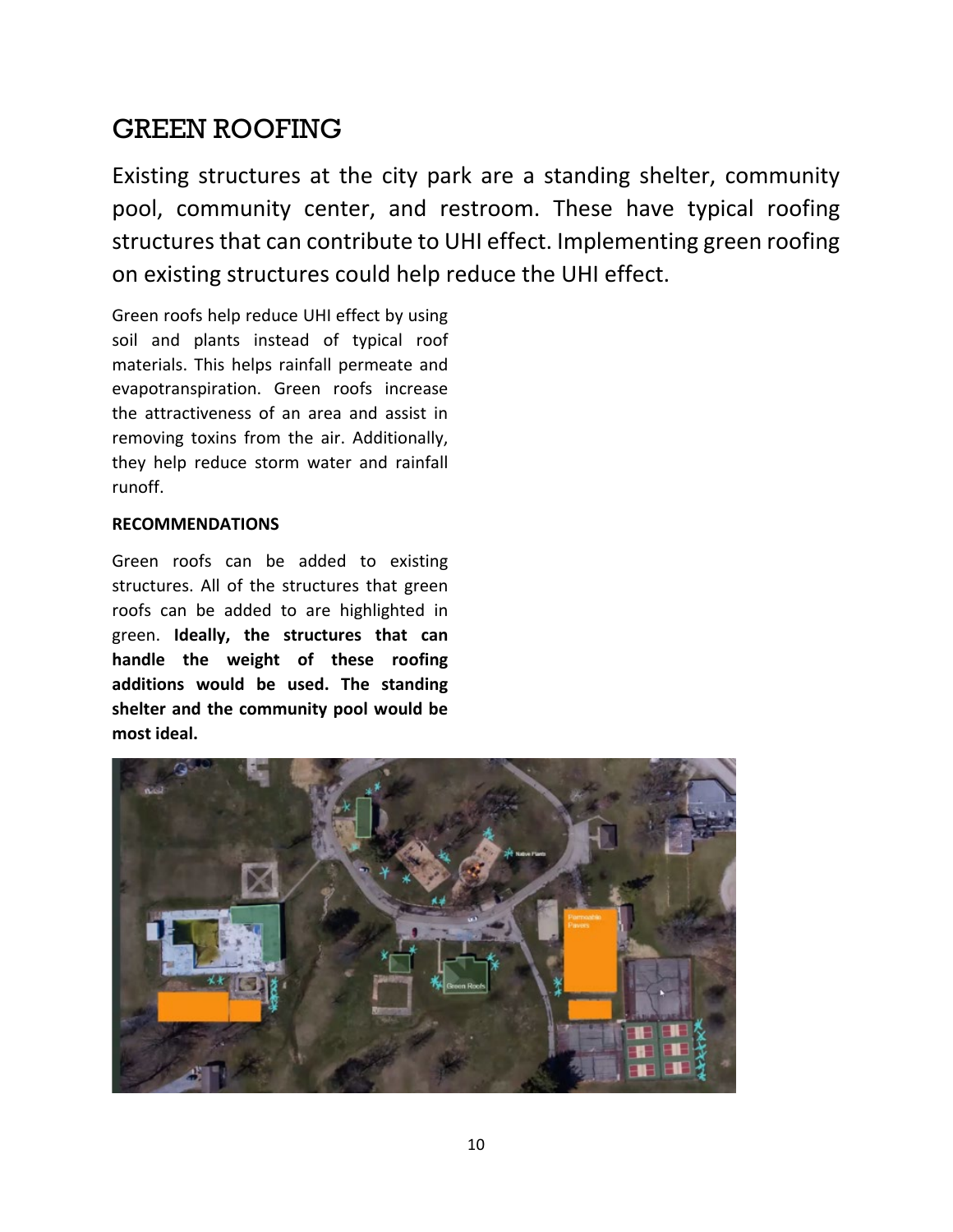## NATIVE PLANTING & SIGNAGE

There are multiple habitat sites at the city park area. Habitats in public areas are an opportunity for bolstering pollinator habitats and engaging the community in efforts. They can also help reduce the UHI effect if planting appropriately. These could be bolstered by planting native habitats and adding educational signage about pollinator and native habitats.

Attracting birds is as simple as planting bird friendly vegetation, and it is necessary to attract tourism from birdwatchers. **Birdscaping** is planting habitats that include food, shelter, and native habitats. City park habitats should focus on food, water, shelter, and brood raising places.

Planting the right combination of trees, shrubs, and grasses can help create yearround bird watching experiences in the city park. It can also help create pollinator habitats.

Another important part is planting native plants as they help improve soil health and conditions. This can help the movement of water in the ground and reduce UHI effect.

All of these should be paid attention to the habitat sites in the city park.

#### **RECOMMENDATIONS**

The sites that are marked with a green "x" are prime locations to think intentionally about the plant habitat construction. These sites should include signage about the efforts used to encourage birding, pollinators, and soil health.

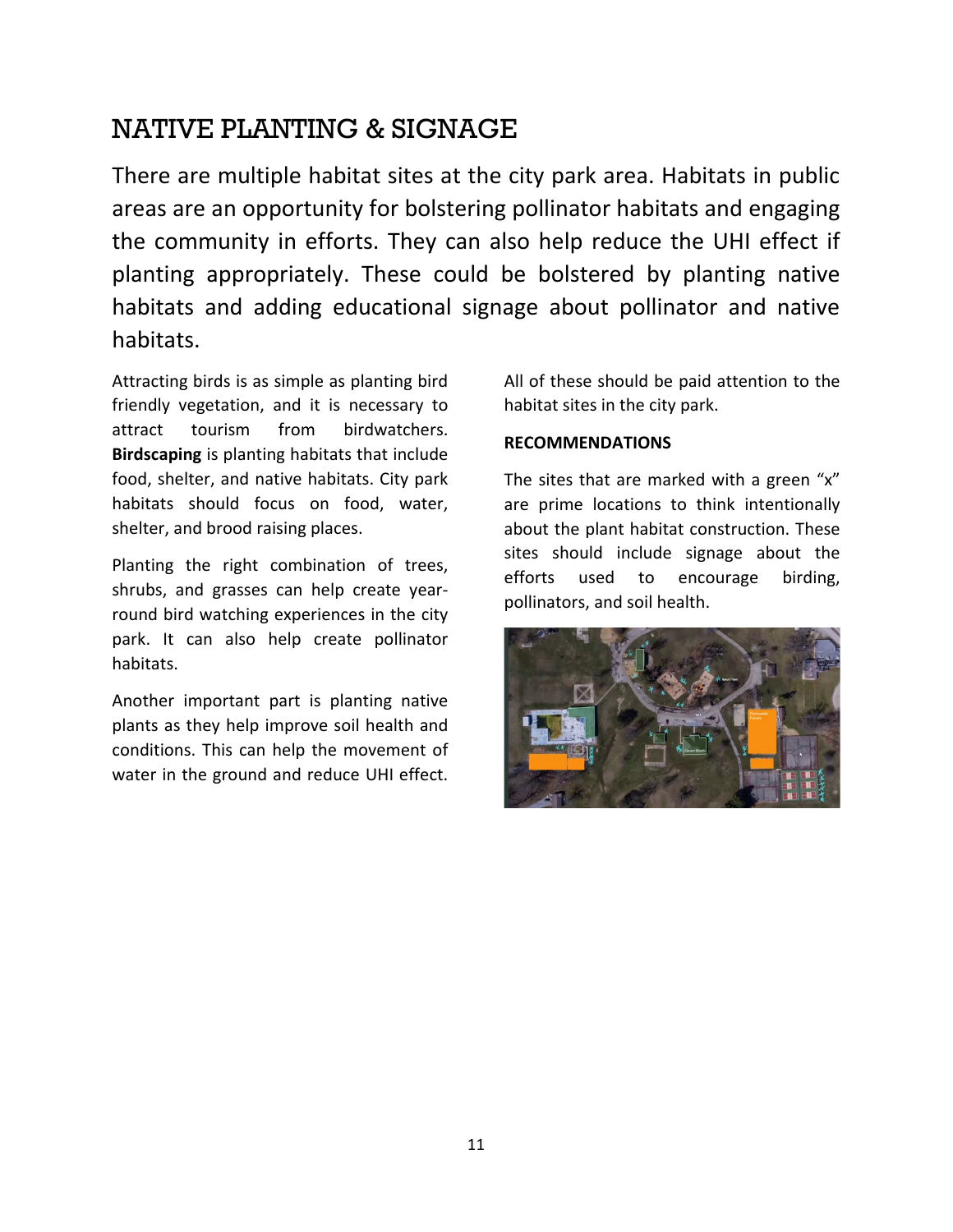# **CONCLUSION**

The City of Sullivan has multiple opportunities for the city park and improving the sustainable qualities to reduce UHI effect. The park is near the entire community and surrounds multiple homes, so it is an ideal location to reduce UHI effect to improve community health and quality. The ENVI 460 students provided multiple recommendations for improving the city park and sustainable options.

### **RECOMMENDATIONS:**

- 1. Place permeable pavers in surrounding parking lot areas.
- 2. Construct green roofs on existing structures.
- 3. Create intentional native planting habitats around the entire park.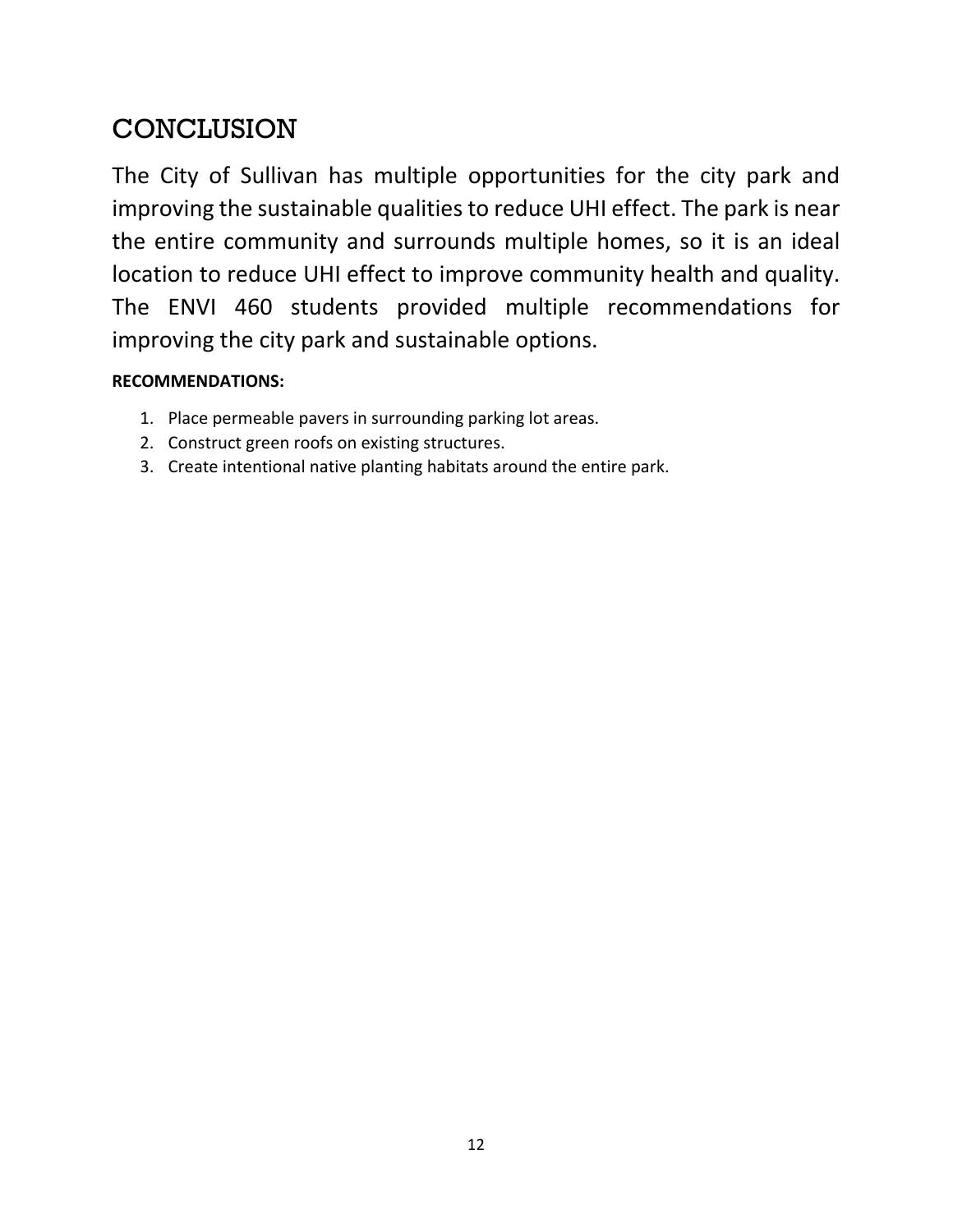# APPENDIX A.

The image 13.1 below displays an example of the type of signage proposed to add in Southern City Park, explaining the plant's scientific name and common name.

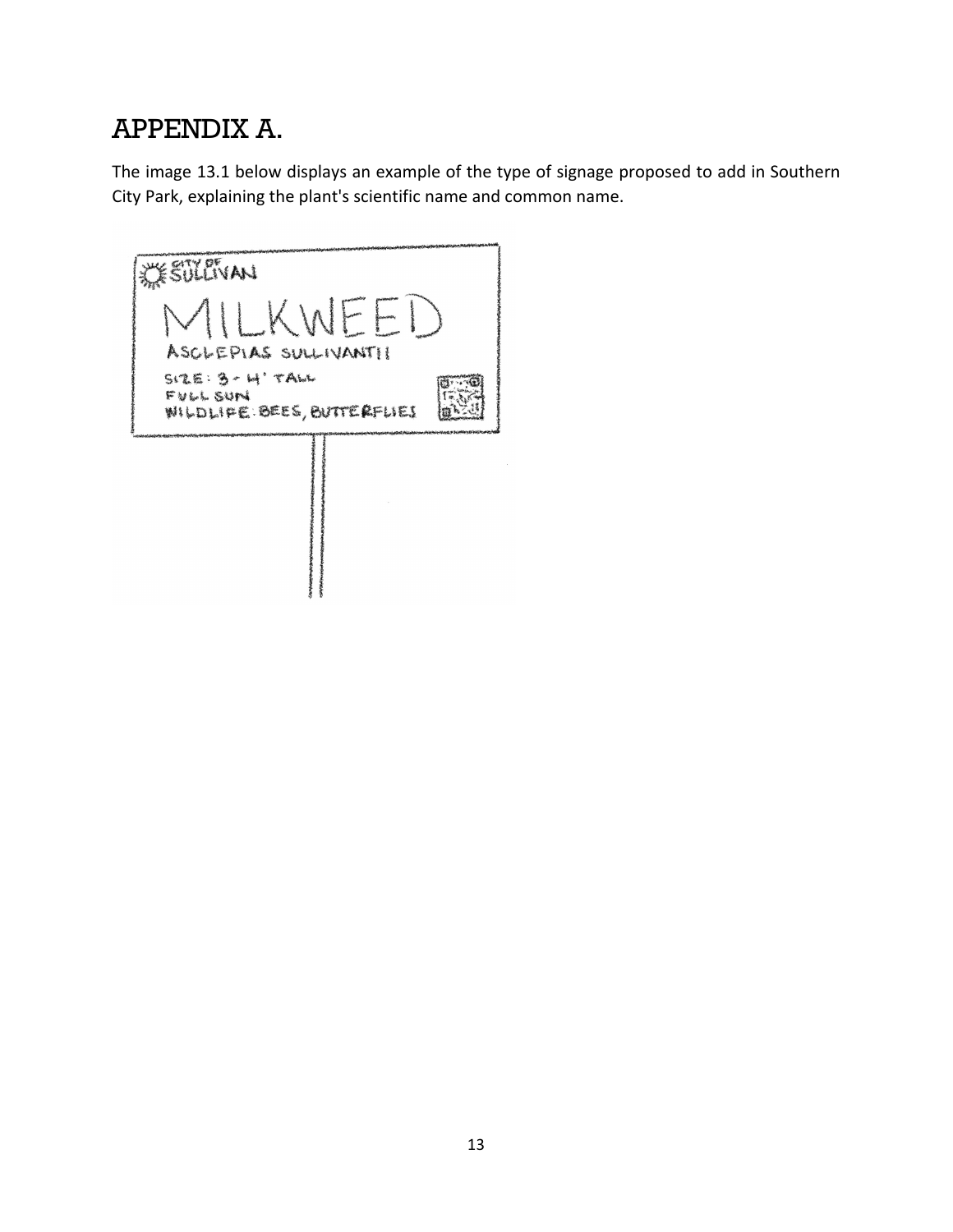### REFERENCES

"City Departments." City of Sullivan Indiana, www.cityofsullivan.org/city-park--city-pool.

Davis, Carla. "4 Reasons Green Roofs Do A Building Good." NC State University, 13 July 2015,

https://sustainability.ncsu.edu/blog/changeyourstate/4-reasons-green-roofs-do-a-

building- good/.

- Kahori Genjo, Kahori, et al. "Feasibility study on mental health-care effects of plant installations in office spaces." Japan Architectural Review, vol. 83, no. 743, 2019, pp. 1-10. Wiley Online Library, https://onlinelibrary.wiley.com/doi/full/10.1002/2475-8876.12098. Accessed 24 2 2021.
- "Resource Guide for Planning, Designing and Implementing Green Infrastructure in Parks." National Recreation and Park Association, pp. 3-6, https://conservationtoolsproduction.s3.amazonaws.com/library\_item\_files/1657/1864/gupc-resourceguide.pdf?AWSAccessKeyId=AKIAIQFJLILYGVDR4AMQ&Expires=1612975087&Si gnature=oKAk65jzs08aR%2BgNwTW1EoBRQO.

"Permeable Pavement: The Pros and Cons You Need to Know." Green Blue Urban, 25

Jan. 2017,https://greenblue.com/na/permeable-pavement-the-pros-and-cons-youneed-to- know/.

Rinkesh. "Causes, Effects and Solutions To Urban Heat Island." Conserve Energy Future, 30 Aug. 2020, www.conserve-energy-future.com/effects-solutions-urban-heat-island.php.

Rosenfeld, Arthur H., et al. "Mitigation of Urban Heat Islands: Materials, Utility Programs, Updates." Energy and Buildings, vol. 22, no. 3, 1995, pp. 255–265., doi:10.1016/0378- 7788(95)00927-p.